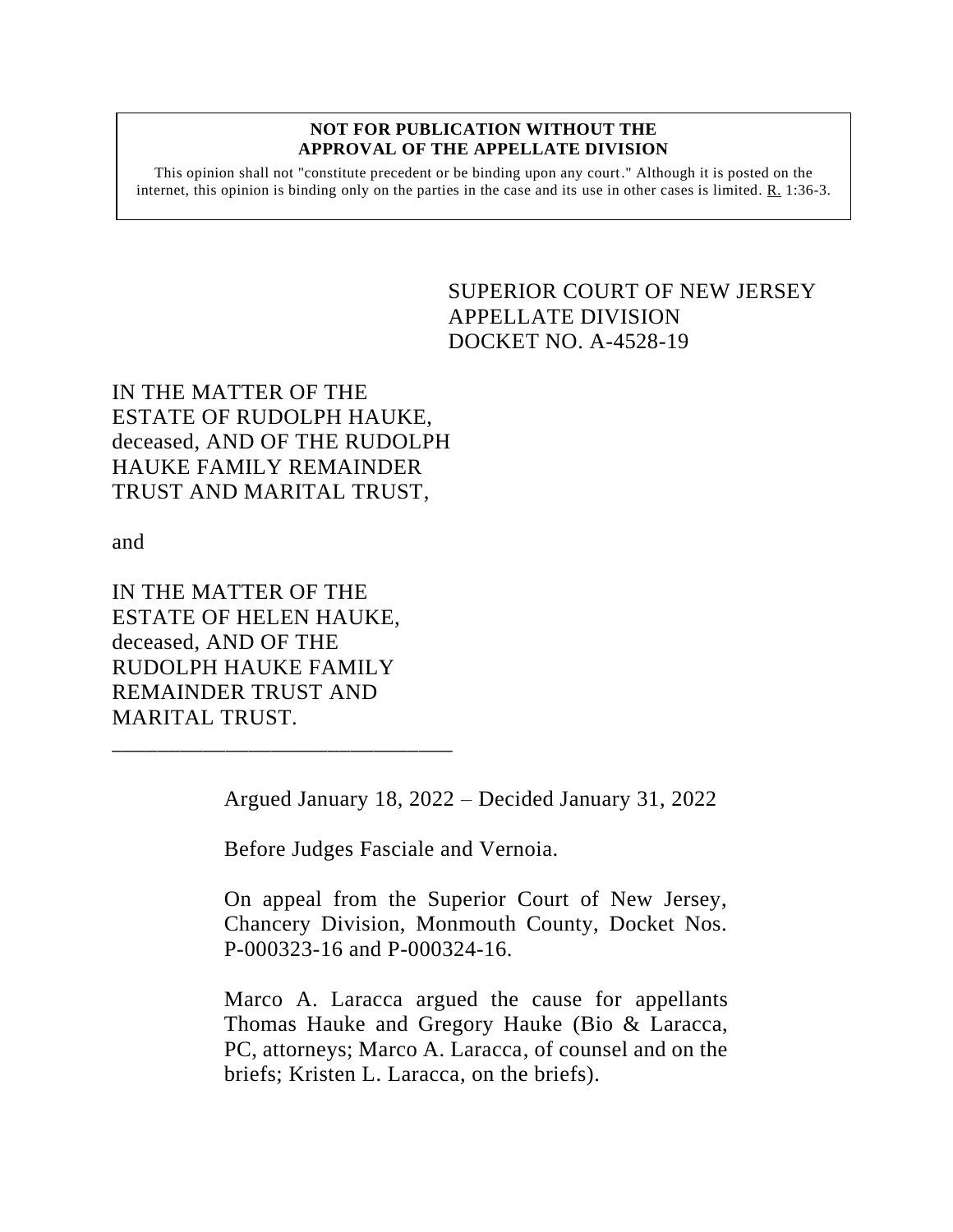Joel A. Davies argued the cause for respondent Paul Hauke (Taff, Davies & Kalwinsky, attorneys; Joel A. Davies, of counsel and on the brief).

## PER CURIAM

This probate matter returns before us for a second time. In our prior decision we affirmed a May 23, 2018 Chancery Division final judgment approving formal accountings for the estates and trusts of decedents Rudolph B. Hauke and Helen P. Hauke. In the Matter of the Estate of Rudolph Hauke, No. A-5200-17 (App. Div. Mar. 25, 2020) (slip op. at 18). The judgment imposed substantial surcharges on Gregory Hauke (Gregory) and Thomas Hauke (Thomas), the estates' former co-executors (the co-executors).<sup>1</sup> Id. at 2. We remanded for the court to determine whether, under the circumstances presented, a mutual release executed by Gregory, Thomas, and their brother Paul Hauke (Paul) in connection with their settlement of a prior Chancery Division litigation barred the court's imposition of the surcharges. The co-executors appeal from the remand court's order determining the release did not bar imposition of the surcharges, and, even if it did, the co-executors' waived their right to rely on the

<sup>&</sup>lt;sup>1</sup> Because they share a surname, we refer to the decedents' children by their first names for clarity and to avoid confusion. We intend no disrespect in doing so.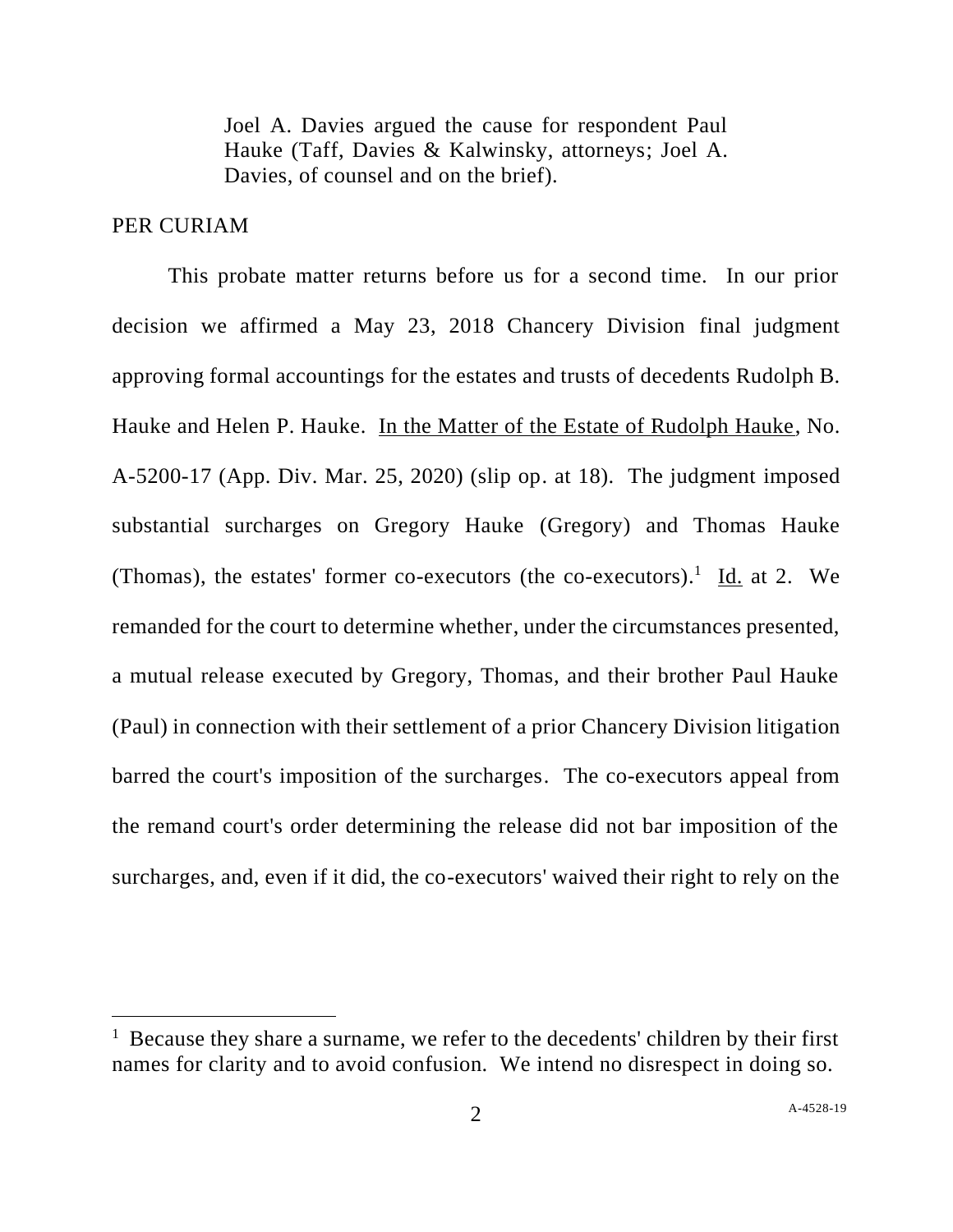release as a bar to the imposition of the surcharges. Unpersuaded by the coexecutors' arguments, we affirm.

I.

The pertinent facts are well-known to the parties, are summarized in our prior opinion, id. at 2-4, and need not be repeated at length. We provide only those facts pertinent to our discussion of the issues presented.

Following the deaths of their parents in 2011 and 2012, Gregory and Thomas initially served as co-executors of their parents' estates, but they were removed as co-executors by court order in 2014, id. at 2-3, and replaced by administrator John G. Hoyle, III (Hoyle). The co-executors filed a Chancery Division action against Paul involving "non-probate assets and change of beneficiary claims."<sup>2</sup> Id. at 3. The co-executors averred that Paul exerted undue influence over Helen Hauke resulting in the wrongful transfer of monies to him and changes of her beneficiary designations on certain life insurance policies.

On the second day of trial in that matter, the parties reached a settlement. They agreed to a Consent Judgment and Stipulation of Settlement (the consent

<sup>2</sup> A fourth brother, Richard Hauke (Richard), was also a plaintiff in the Chancery Division action filed against Paul. Richard is not a participant in this appeal.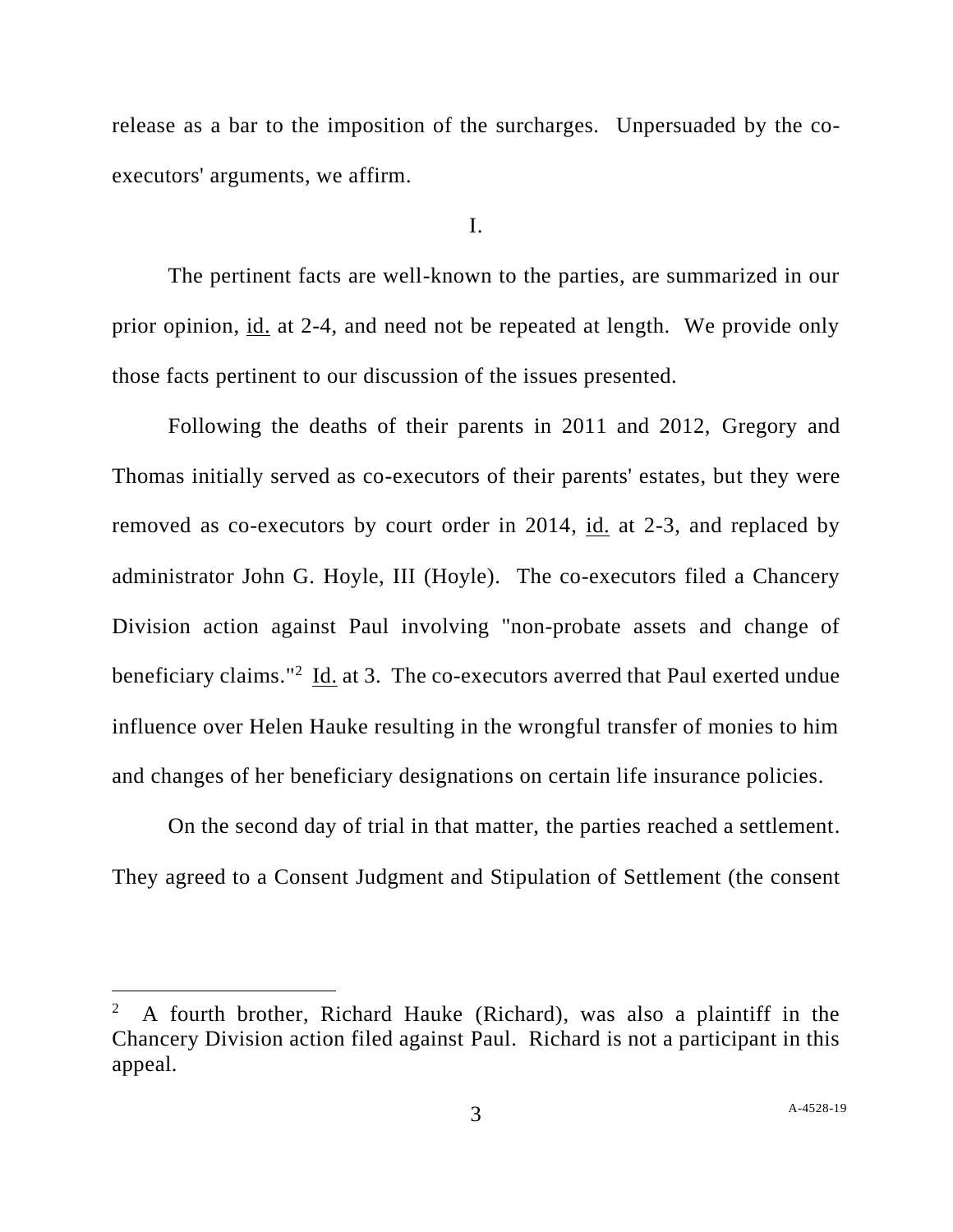judgement), which was entered by the court. Ibid. They also executed a document titled "Mutual General Releases" (the release).

In pertinent part, the consent order required that Hoyle file his final accountings and proposed distribution schedule with the Monmouth County Surrogate's Office for the estates and trusts of Rudolph and Helen Hauke. As part of the consent order, the co-executors and Paul "STIPULATED AND AGREED . . . the parties shall be permitted to file exceptions to the accountings pursuant to the New Jersey Court Rules and the parties further agree[d] they will not appeal the [c]ourt's ruling on the accountings and exceptions."

The release provided that Paul released the co-executors from any and all claims he might have against them, including "those of which [he] is not aware and those not specifically mentioned in [the] release."<sup>3</sup> The release also covered any claim Paul could have asserted against the co-executors in the settled litigation or "as [the claim] relates to the subject of the Estate of Helen Hauke or the Estate of Rudolph Hauke or [their] respective trusts." The release further included a covenant not to sue.

<sup>&</sup>lt;sup>3</sup> The release included an identical release of claims from the co-executors to Paul. The co-executors' release of claims against Paul was not an issue before the Chancery Division and is not an issue on appeal.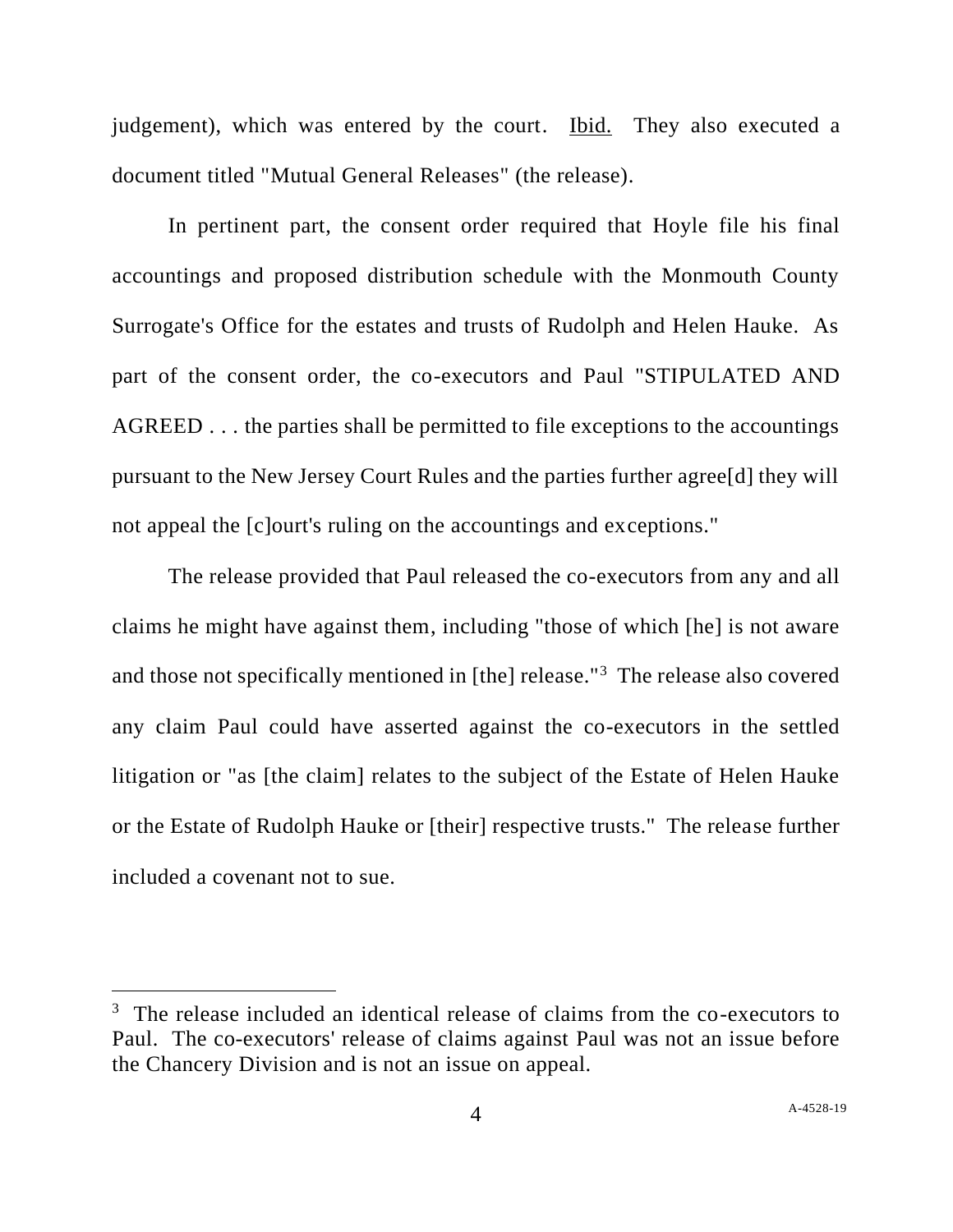The release of claims is not without limitation. It provides that "[t]he parties retain the right to file exceptions to the Estate/Trust accountings pursuant to [the] New Jersey Court Rules and as provided in the" consent judgment.

In the release, the "parties agree[d] . . . they will not seek anything further from each other, including attorney's fees, costs or any other payments." However, the release includes an express and plainly stated exception to that covenant. In the release, the parties agree not to seek anything further from each other "except as permitted in [the consent judgment]." And, as noted, in the consent judgment the parties stipulated and agreed "the parties shall be permitted to file exceptions to the accountings pursuant to the New Jersey Court Rules."

As we explained in our prior opinion, Hoyle filed two separate formal accountings for the estates. Id. at 4. Paul filed exceptions to the accountings, and the co-executors filed a response to the exceptions. Id. at 4.

The court conducted a hearing over five days to address Hoyle's final accountings and Paul's exceptions. Ibid. During the hearing, the co-executors did not introduce the release in evidence. They instead waited until closing arguments, and then asserted for the first time that the release barred any relief based on Paul's exceptions. Paul's counsel objected to the argument, noting it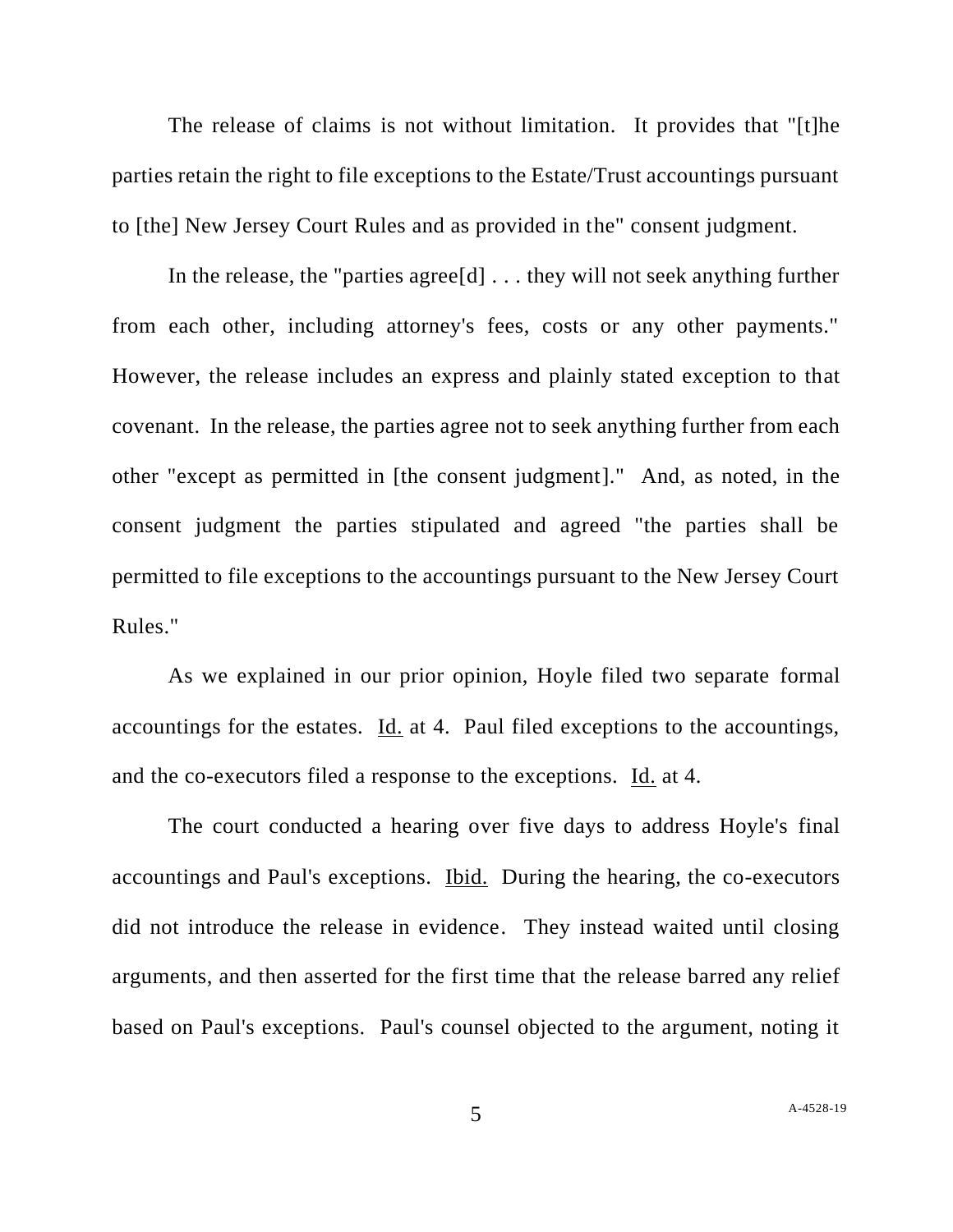was not supported by any record evidence. The court sustained the objection, rejecting the co-executors' efforts to rely on a release that was not in evidence and was referenced for the first time during their counsel's summation.

In its final decision on the accountings, the court made detailed findings of fact and conclusions of law as to each of Paul's exceptions, accepting some and rejecting others. As a result of its acceptance of the exceptions, the court ordered surcharges against the co-executors.

The court entered the May 23, 2018 final judgment, which in pertinent part ordered Gregory to pay a \$157,533.47 surcharge and Thomas to pay a \$160,817.86 surcharge. The final judgment included a "JUDGMENT WORKSHEET," which listed, by numerical designation, each of the exceptions filed to the various schedules in Hoyle's accountings. The worksheet also identified which exceptions had been withdrawn by Paul. For the exceptions that were not withdrawn, the court separately listed the amount, if any, of the surcharges awarded against the co-executors based on the court's detailed findings in its bench opinion.<sup>4</sup>

<sup>&</sup>lt;sup>4</sup> The court ordered the imposition of a single surcharge in the amount of \$333.75 against Richard. One surcharge, in the amount of \$2,831.91, was imposed on Gregory only. All the remaining surcharges ordered by the court were imposed against the co-executors.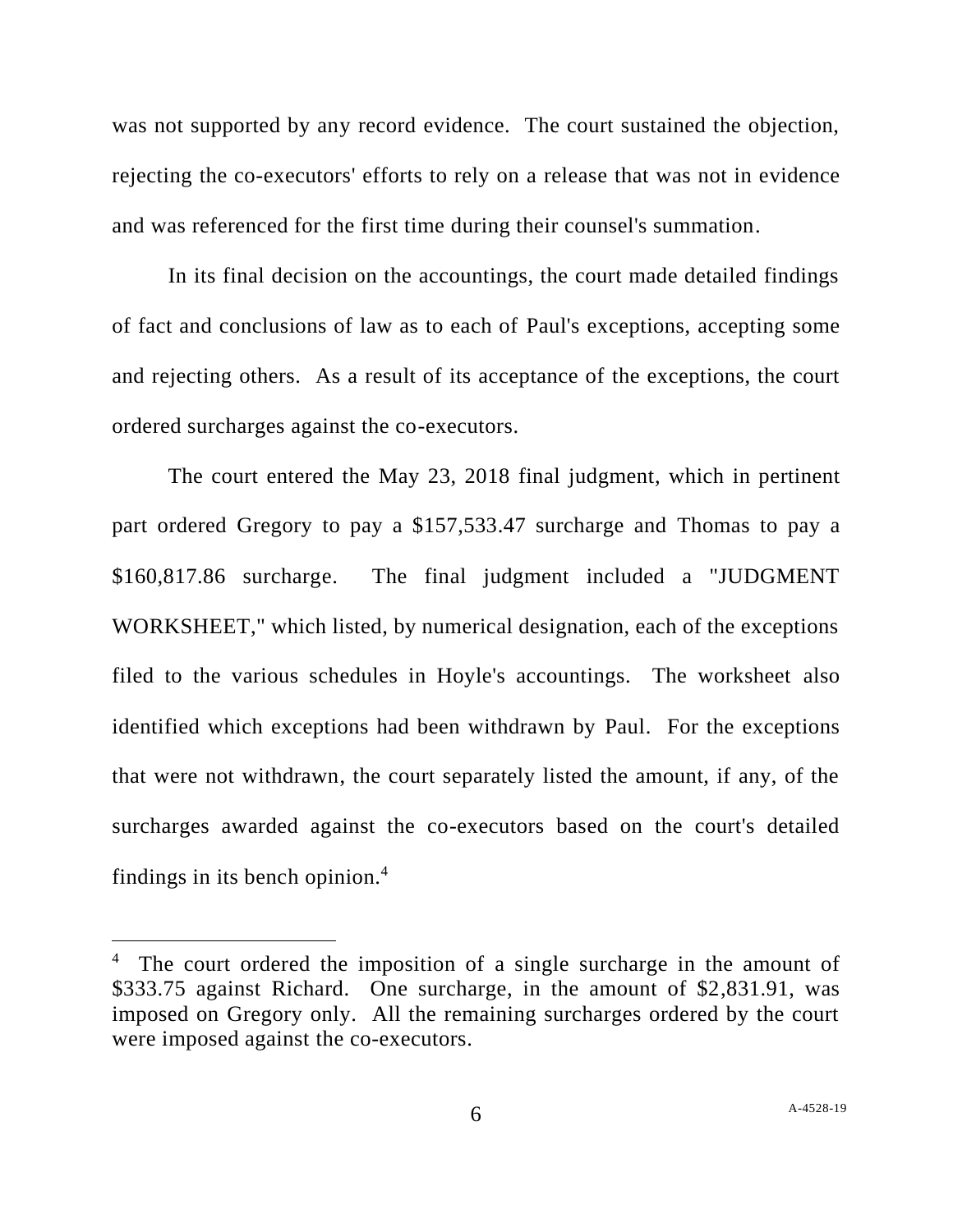The court's final judgment on the accountings awarded Hoyle \$41,748.09 in attorney's fees from the estates and trusts. The judgment also made provision for a future attorney's fee award to Hoyle based on the continuation of his duties as a fiduciary.

In addition, the court further awarded the estate a surcharge for attorney's fees incurred by Hoyle during his administration of the estates and trusts. As reflected in the worksheet attached to the final judgment, the court imposed the surcharge against the co-executors for an amount "to be awarded upon submission of  $[a]$  fee application."<sup>5</sup> In the court's final decision on the accountings, it explained that it imposed the surcharge for attorney's fees incurred by Hoyle because the "fees would not have been incurred by the estate but for the deliberate failures of [the co-executors] and the dereliction of their fiduciary duties." The court noted there was "no set amount" of the fees in the accountings, but the court "award[ed] that surcharge against [the co-executors]," and determined "the fees incurred by . . . Hoyle are to be surcharged against [the co-executors]." Pertinent to this appeal, neither the court's final judgment, nor

 $<sup>5</sup>$  In its decision from the bench and the worksheet annexed to its final judgment,</sup> the court referred to exception number "61" as the basis for the surcharge imposed for the attorney's fees incurred by Hoyle.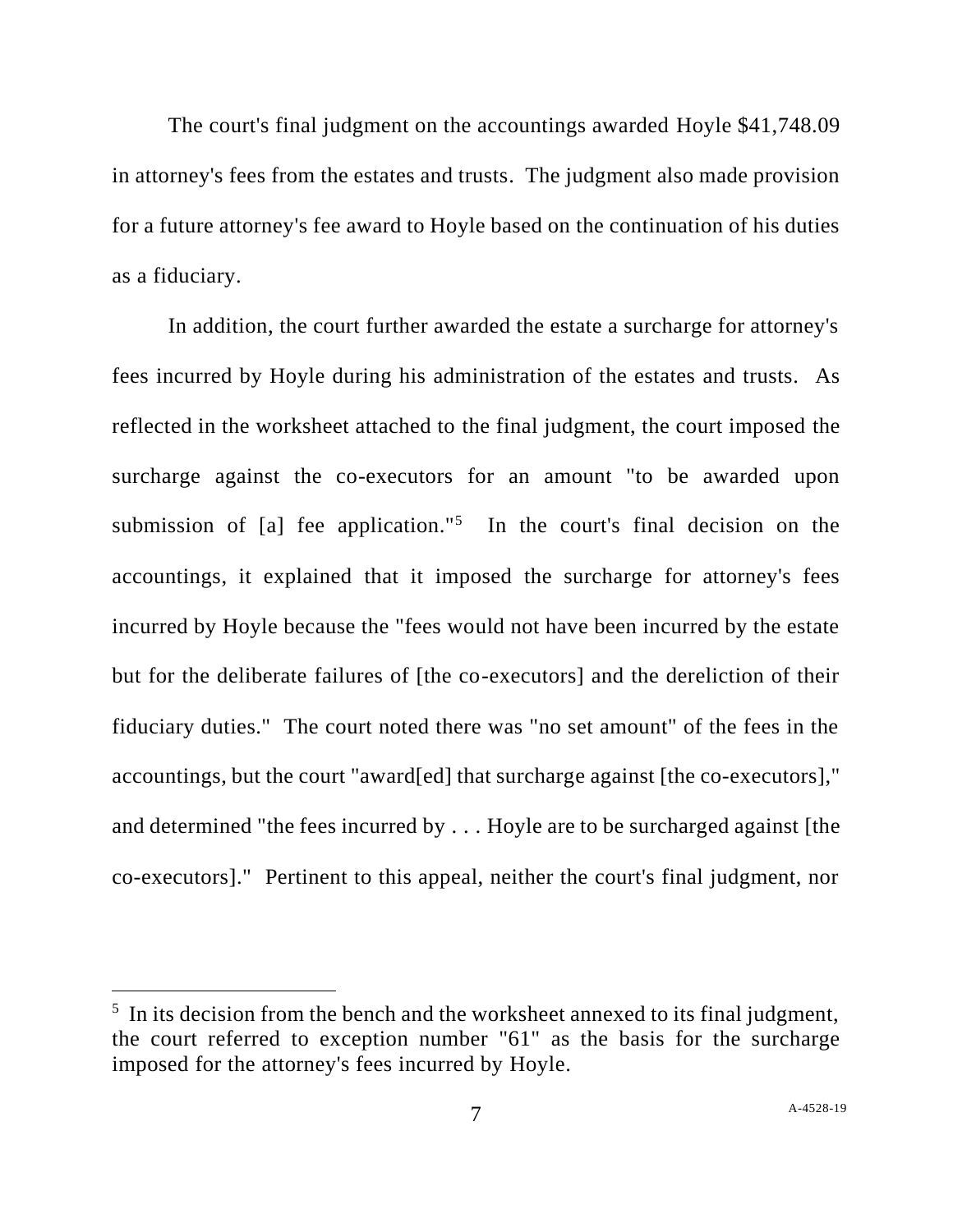any part of its determination of the exceptions filed by Paul, reflects an award of attorney's fees in Paul's favor against the co-executors.

On the co-executors' appeal from the final judgment, we affirmed the court's decision on the merits. That is, we rejected the co-executors' challenges to the court's final judgement approving the final judgment and determining the exceptions and the amounts of the surcharges. In fact, we affirmed the court's findings and legal conclusions on the accountings and the exceptions, "substantially for the reasons expressed by the judge." Id. at 2.

We remanded the matter for limited issues unrelated to the court's determinations concerning the exceptions and approval of the accountings. We noted the "co-executors mainly contend[ed] that the [r]elease should have barred any surcharges against them," id. at 7, and we remanded for the trial court to consider whether the release barred Paul's filing of the exceptions that resulted in the surcharges, as well as Paul's argument the court correctly determined the co-executors waived their right to rely on the release. Id. at 10. We also noted "the co-executors let approximately twenty-three months elapse before their counsel brought the [r]elease to the [court's] attention." Id. at 9. And we explained "[t]he parties completely prepared themselves for trial," and the coexecutors waited until closing argument to raise the release as an issue, and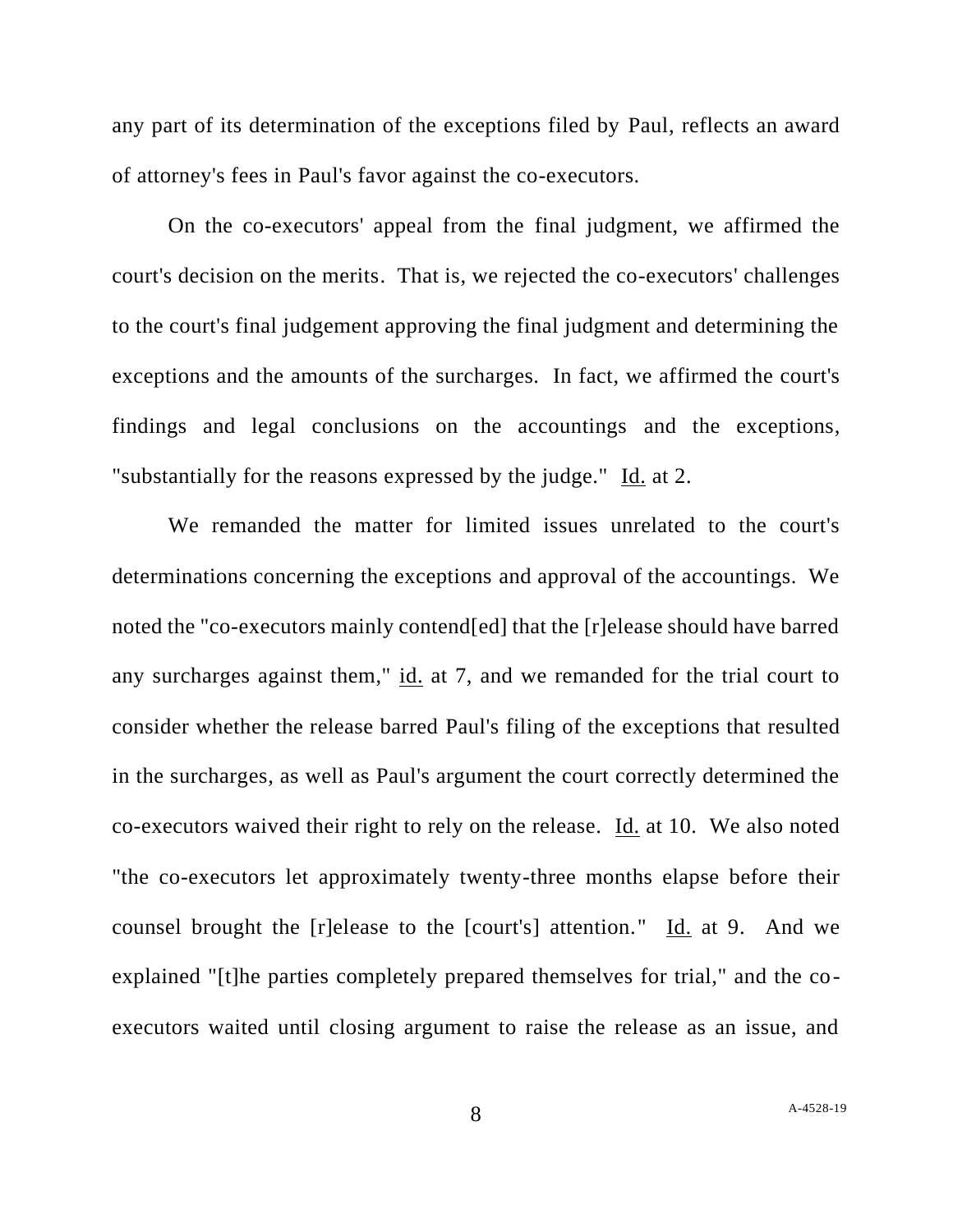"[e]ven then . . . did not provide the actual [r]elease agreement to the [court]." Ibid.

We also explained the parties made various arguments concerning whether the co-executors' delay in raising the release resulted in a waiver of their right to rely on it, and whether the release barred reliance on Paul's exceptions in imposing the surcharges. Id. at 10. We then found that based on the record presented, "we [were] unable to resolve all arguments as to the release," and we remanded "on [that] issue, and if appropriate, the determination whether sanctions for the co-executors delay in raising the issue are appropriate." Ibid.

On remand, the court accepted written submissions from the parties, heard argument, and, in a detailed and thorough opinion from the bench, determined the release did not bar Paul's filing of exceptions or the resultant surcharges imposed on the co-executors. The court also determined that even if the release otherwise barred the imposition of the surcharges, the release did not impact the court's final judgment approving the final accountings and surcharges because the co-executors waived their right to rely on the release by not raising it as a defense to the exceptions to the final accountings until their closing argument. The court entered an order finding the release "has no impact" on the final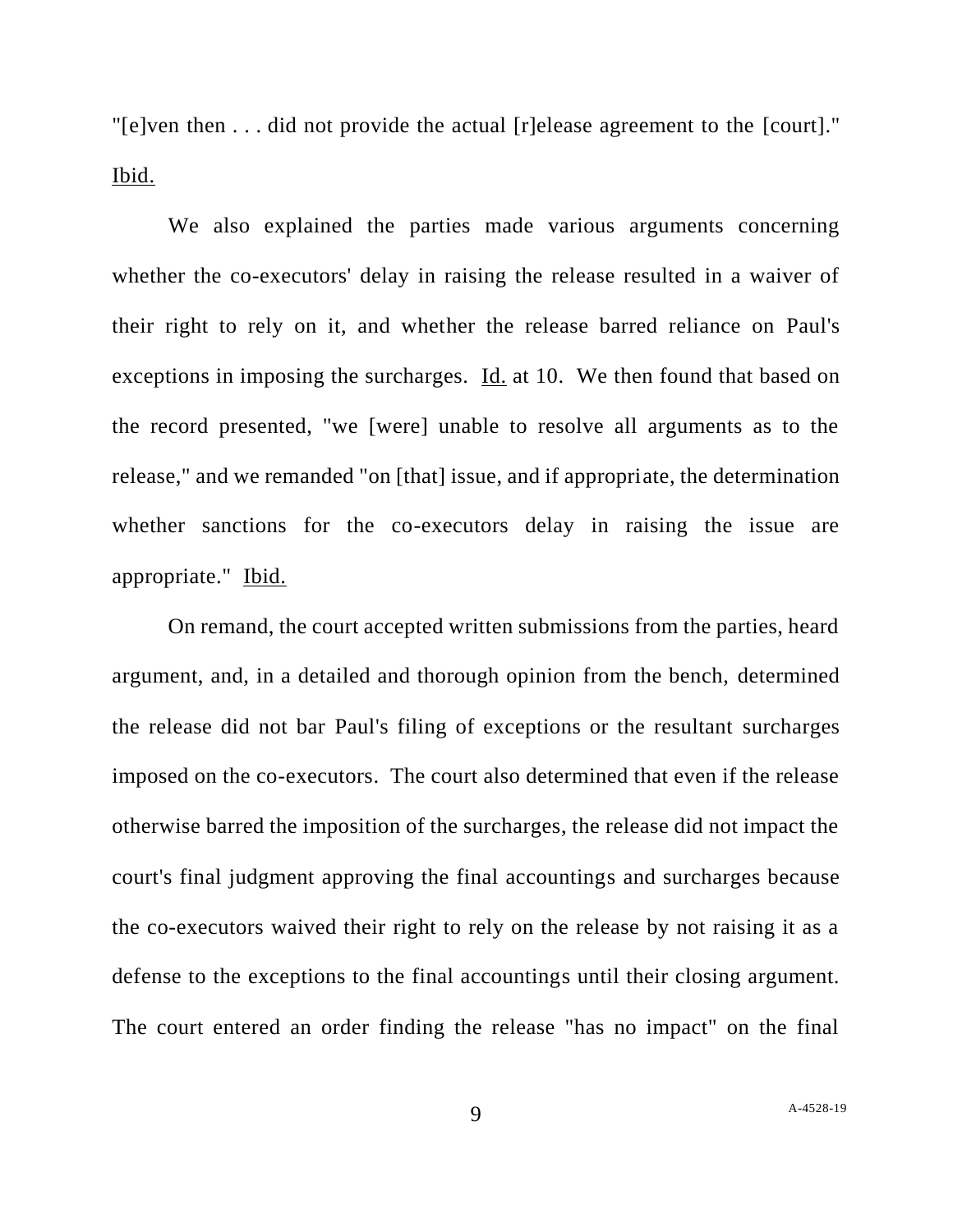judgment approving the final accountings and imposing the surcharges against the co-executors.

## II.

In their appeal from the court's order, the co-executors do not challenge the court's determination the release did not bar, and therefore did not have any impact on, Paul's filing of exceptions to the final accountings, the surcharges imposed, and the court's final judgment. At oral argument, the co-executors conceded the court correctly determined the release did not bar Paul's filing of the exceptions and the imposition of the surcharges as set forth in the final judgment and as reflected on the worksheet annexed to the judgment.

The co-executors' concession is not surprising. Based on our review of the record, there are no grounds supporting a reversal of the court's order, and we affirm it substantially for the reasons explained in the court's thorough and thoughtful opinion. To the extent the co-executors' brief on appeal argues the court erred in finding the release did not bar Paul's filing of exceptions or the imposition of the surcharges, it is without sufficient merit to warrant discussion in this opinion. R.  $2:11-3(e)(1)(E)$ .

As their counsel explained during oral argument, the co-executors' claim on appeal is limited to the contention that the release barred an order directing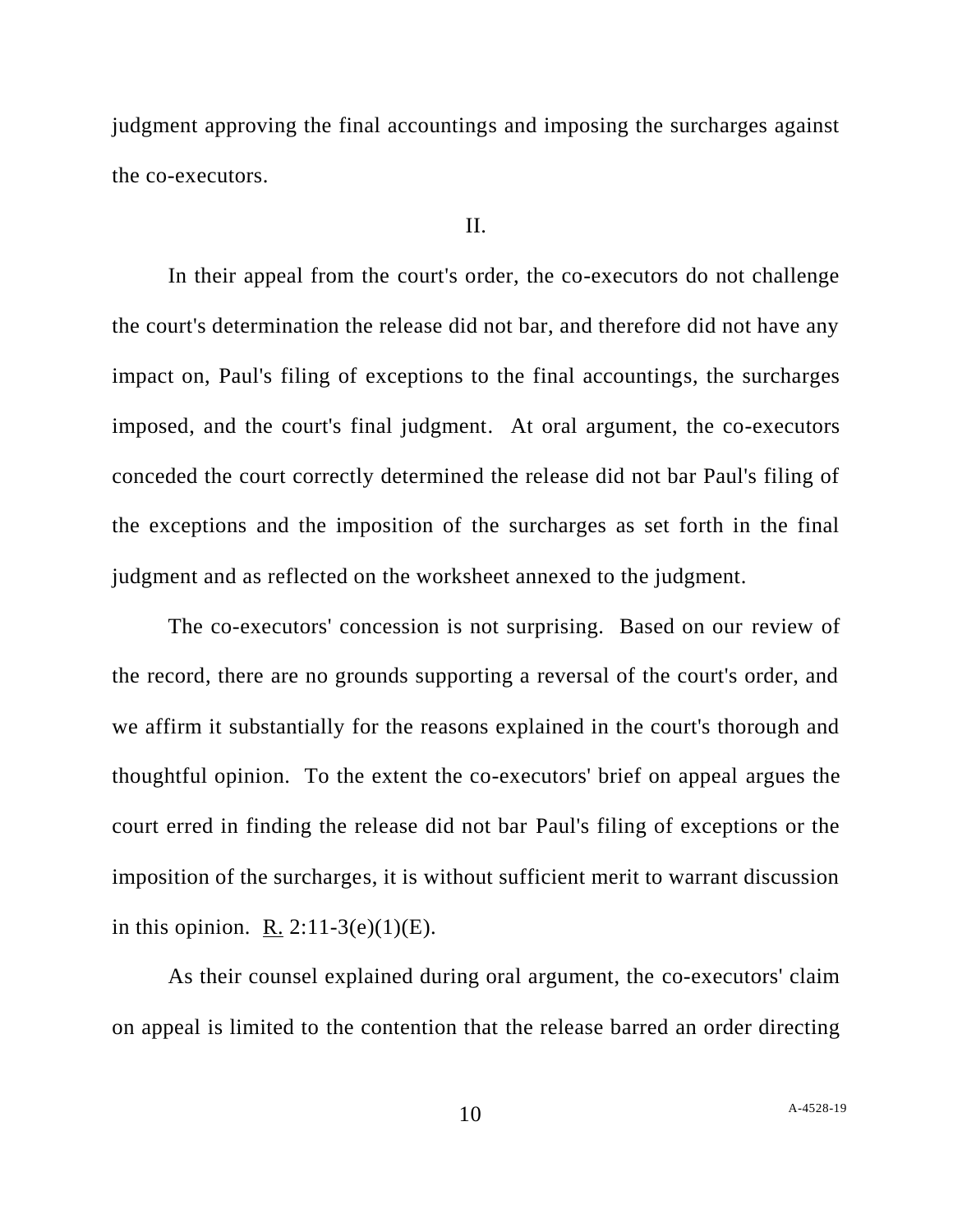that they pay Paul's attorney's fees. The same argument was made in the coexecutors' brief on appeal. They contend the release did not permit Paul to make a claim against them for attorney's fees. They claim the final judgment order ed they pay Paul's attorney's fees, and they argue that directive violates the terms of the release. The co-executor's contend the remand court erred by not addressing whether the release barred Paul's claim for, and receipt of a judgment against them for, his attorney's fees.

The co-executors present an argument in search of a factual basis. The final judgment does not include an attorney's fee award in Paul's favor against the co-executors. In the co-executors' brief on appeal, they make frequent reference to a purported attorney's fee award in Paul's favor, but they do not cite to an order directing such an award. See R. 2:6-2(a)(5) (requiring an appellant's brief to include "[a] concise statement of the facts material to the issues on appeal supported by references to the appendix and transcript"); see also Walters v. YMCA, 437 N.J. Super. 111, 120-21 (App. Div. 2014).

When asked during oral argument for a citation to the record for the purported attorney's fee award, co-executors' counsel could not provide one. Additionally, our independent review of the record does not reveal an order directing that co-executors pay Paul's attorney's fees. Indeed, in our decision on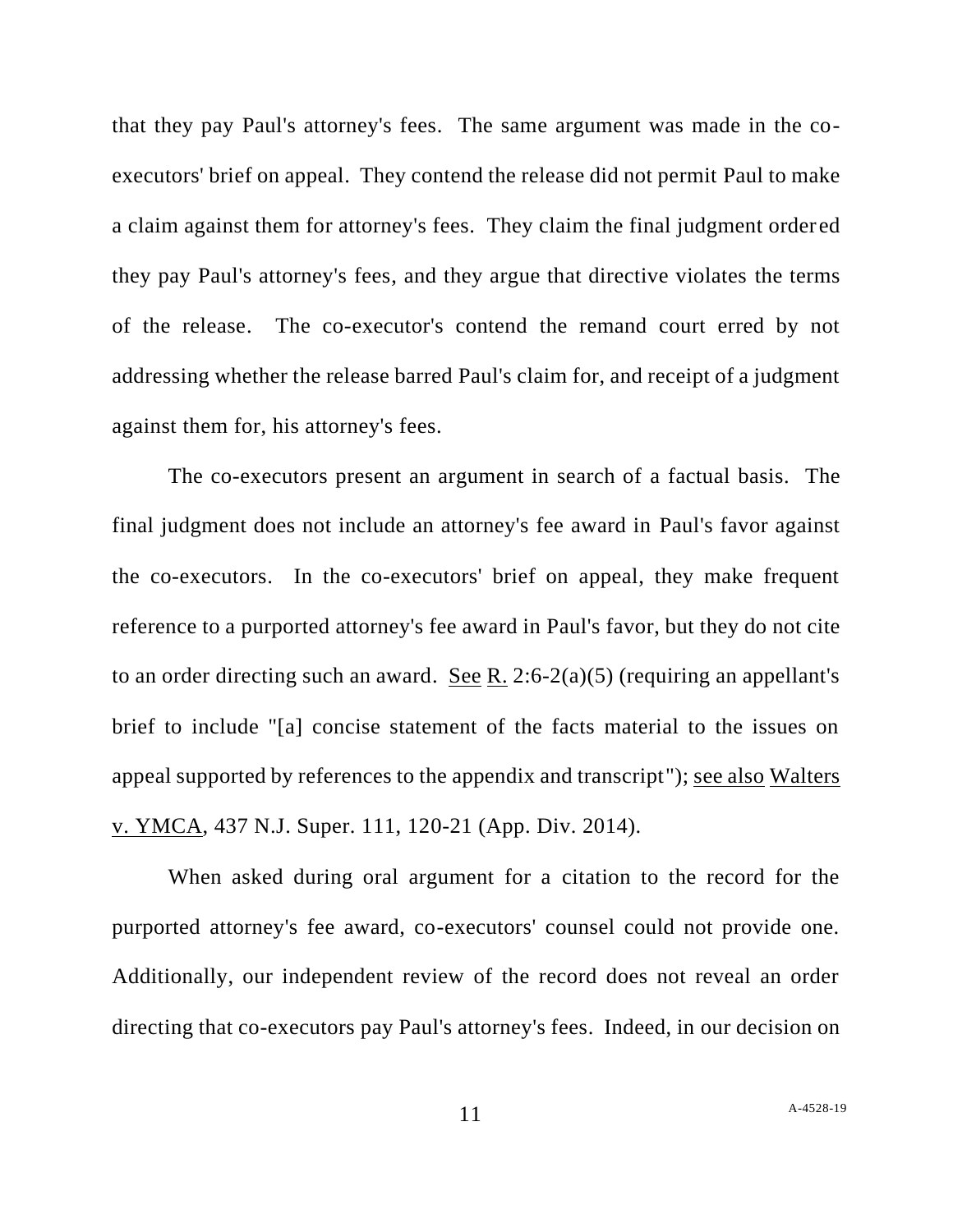their initial appeal, we summarized the co-executors' arguments challenging the court's approval of the final accountings, and the co-executors did not claim any error related to a purported award of attorney's fees to Paul.<sup>6</sup>

When asked during oral argument if there was any order for attorney's fees included with the court's final judgment, Paul's counsel pointed only to the final judgment's order awarding attorney's fees to Hoyle from the estate, and the surcharge the court imposed under the exception designated on the worksheet as "61." As we have explained, the court imposed that surcharge against the coexecutors for attorney's fees due to Hoyle. Thus, it could not be properly construed as an attorney's fee award to Paul. However, even if it could, the coexecutors conceded the release did not bar Paul from filling exceptions to the accountings, and the co-executors further conceded they do not challenge the validity of any of the imposed surcharges.

<sup>&</sup>lt;sup>6</sup> The co-executors' notice of appeal in their initial appeal refers only to the May 23, 2018 final judgment, and their notice of appeal in this matter refers only to the remand court's August 13, 2020 order finding the release had no impact on the final judgment. Neither order includes an award of attorney's fees in Paul's favor against the co-executors. Thus, to the extent there exists a separate order awarding attorney's fees in Paul's favor against the co-executors, we may not properly review it. See Kornbleuth v. Westover, 241 N.J. 289, 298-99 (2020) (explaining an appellate court "review[s] 'only the judgment or orders designated in the notice of appeal" (quoting 1266 Apartment Corp. v. New Horizon Deli, Inc., 368 N.J. Super. 456, 459 (App. Div. 2004))).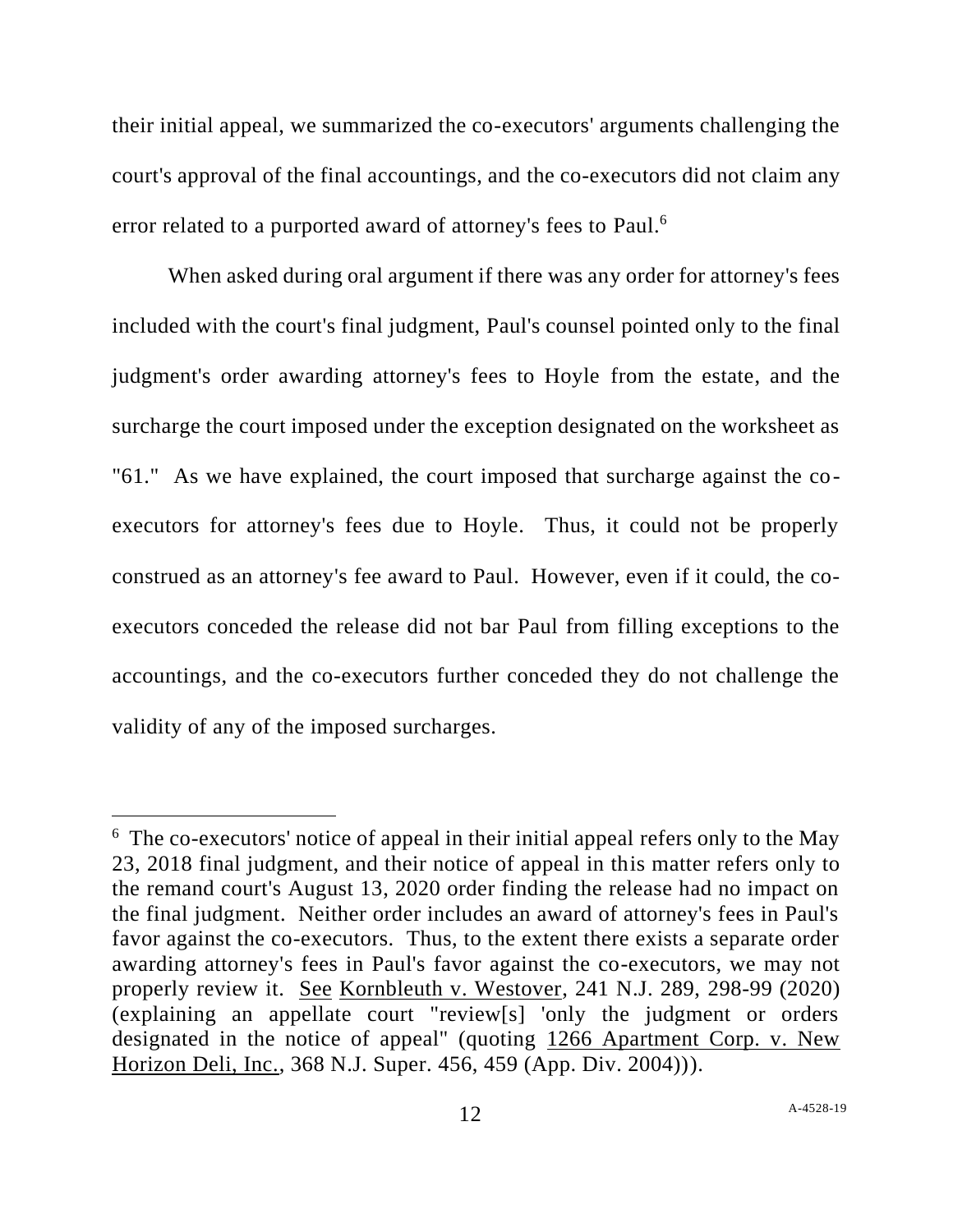In sum, we discern no basis to reverse the remand court's order based on its alleged failure to consider if the release barred an award of attorney's fees to Paul. The co-executors failed to demonstrate any such order was entered, and the court did not err by failing to consider an issue lacking any support in the record. We therefore affirm the remand court's order.

For purposes of completeness, we note the co-executors also argue the remand court erred by finding they waived the right to rely on release because they raised the issue of the release—which was never admitted in evidence during the trial on the final accountings—for the first time in their closing arguments at trial. They contend that in our initial decision we reversed the trial court's decision sustaining Paul's objection to the co-executors' closing arguments based on the release, and that our remand therefore did not permit the court to address the waiver issue.

We disagree with the co-executors' interpretation of our remand order. As the court correctly recognized, our remand permitted consideration of both the waiver issue and whether the release barred Paul's filing of exceptions to the accountings and the resultant surcharges. In our prior decision, we noted the parties made various arguments—including whether the delay in raising the release resulted in a waiver and whether the release barred the filing of the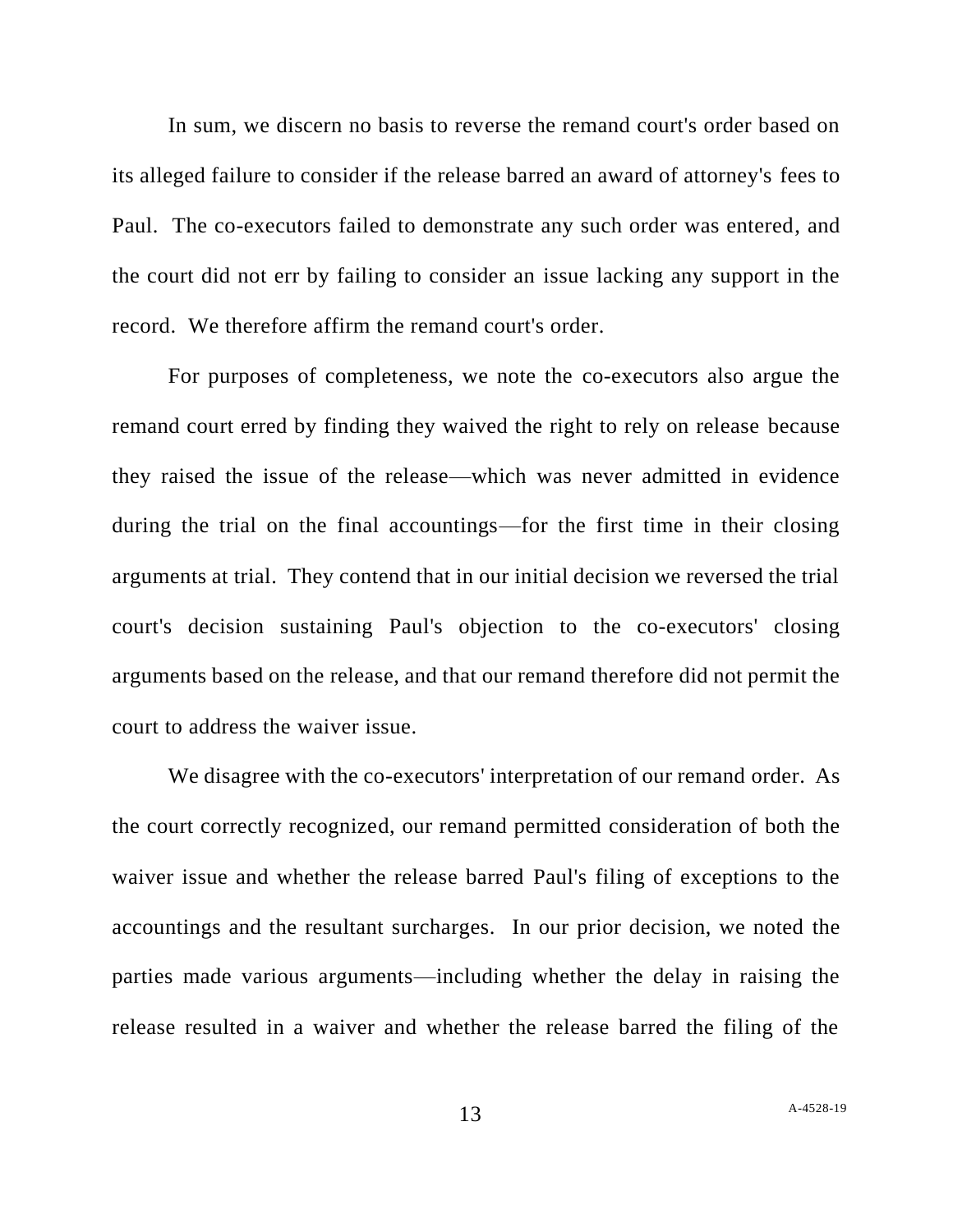exceptions—and we found we were unable to resolve the arguments presented related to the release. We then remanded for the court to address "that issue," which included the parties' arguments concerning waiver. Thus, the remand court properly considered the waiver issue, and we affirm the court's determination the co-executors waived their right to rely on the settlement agreement during their closing argument for the reasons set forth in the court's opinion. The co-executors' arguments to the contrary are without sufficient merit to warrant any further discussion. R.  $2:11-3(e)(1)(E)$ .

We last address an issue raised during oral argument. Counsel for Paul asserted that pending before the trial court is a motion for the attorney's fees awarded to Hoyle as a surcharge against the co-executors in the final judgment under exception "61." Paul further asserts the remand court erred by failing to address the issue of sanctions as permitted in our remand order. Counsel argued the final judgment from which the initial appeal was taken, and the remand court's order, are therefore not final orders under R.  $2:2-3(a)(1)$ , and the matter should be remanded to the trial court to address those issues.

With regard to the remand court's alleged failure to address the issue of sanctions, Paul did not make an application for sanctions to the remand court. And we did not order the court to impose sanctions; our remand permitted the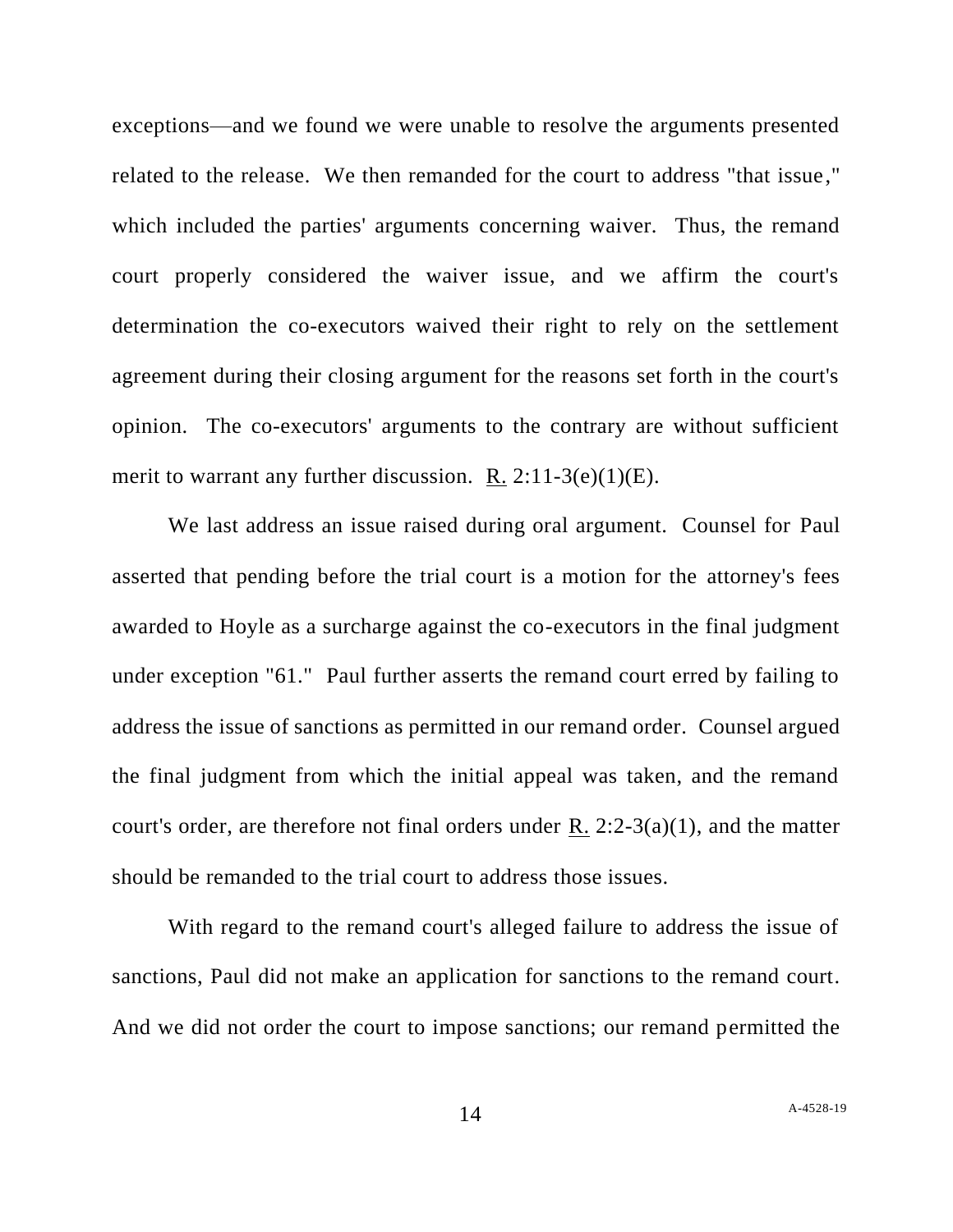court to address the issue and determine if sanctions were appropriate based on the co-executors' delay in raising the release issue at the trial on the final accountings. Estate of Rudolph Hauke, slip op. at 10. The court was not required to impose sanctions for which no request was made, and we therefore construe the remand order as final because no application for sanctions was presented. We also note Paul never sought a remand to the court to allow for the filing of a motion for sanctions, never moved to dismiss this appeal as interlocutory, and did not cross-appeal from the court's order based on a claim the court erred by failing to address the sanctions issue.

We are also not convinced any alleged issues related to the filing of a motion for Hoyle's attorney's fees pursuant to the surcharge imposed under exception "61" render the current appeal interlocutory. We reject the argument because the record is bereft of any evidence there are any open issues before the trial court concerning the final accountings, including issues related to the payment of Hoyle's attorney's fees as permitted by the trial court's ruling on exception "61."

We have noted that "if an appeal is improvidently filed before resolution of [an attorney's fees issue], the party seeking fees should move before this court for a limited remand, or for dismissal of the appeal as interlocutory." N.J. Mfrs.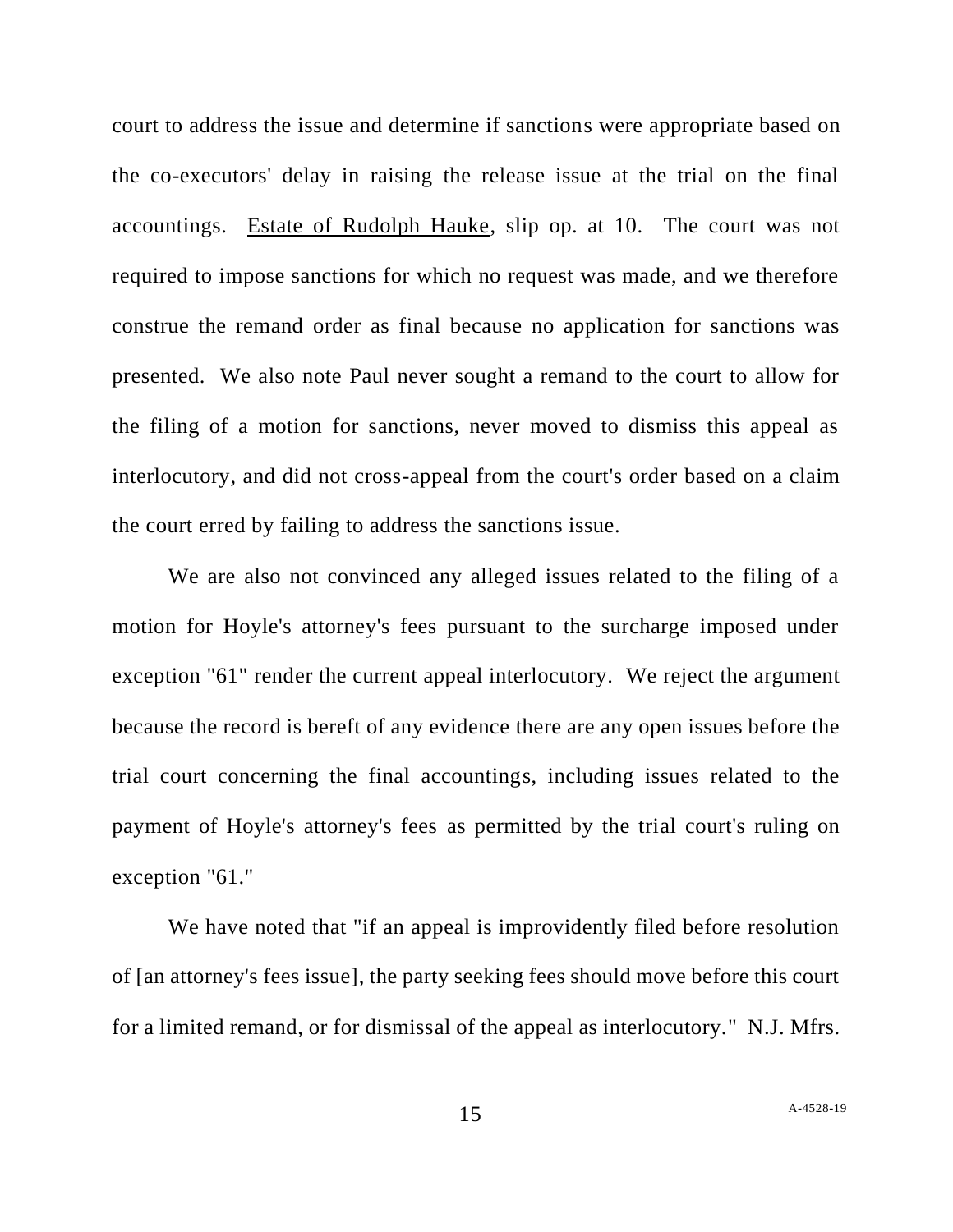Ins. Co. v. Prestige Health Grp., LLC, 406 N.J. Super. 354, 358 (App. Div. 2009). A failure to do so, results in that party losing their right to a review of the outstanding issue. See Shimm v. Toys from the Attic, Inc., 375 N.J. Super. 300, 304 (App. Div. 2005) (explaining that where a party perceives an order to be interlocutory and that party fails to "move for either for dismissal of the appeal or, in the alternative, for a temporary remand to the Law Division, pursuant to Rule 2:9-1(a), to have the undecided issues resolved" that party loses "its right to our review of its post appellate judgment motion" (citation omitted)).

We approved the final accountings in our initial decision, and there is no evidence Paul asserted the initial appeal was from an interlocutory order or moved to dismiss that appeal as interlocutory. Neither Paul nor the co-executors appealed from our initial decision. Our affirmance of the court's judgment approving the accountings is final, and, in our view, it is simply too late for Paul to argue our prior affirmance of the final accountings should be subject to a remand because there is an open issue as to the attorney's fees due Hoyle pursuant to the surcharge imposed under exception "61." Any such issues should have been raised in the prior appeal and will not be considered for the first time long after our decision affirming the court's final judgment.